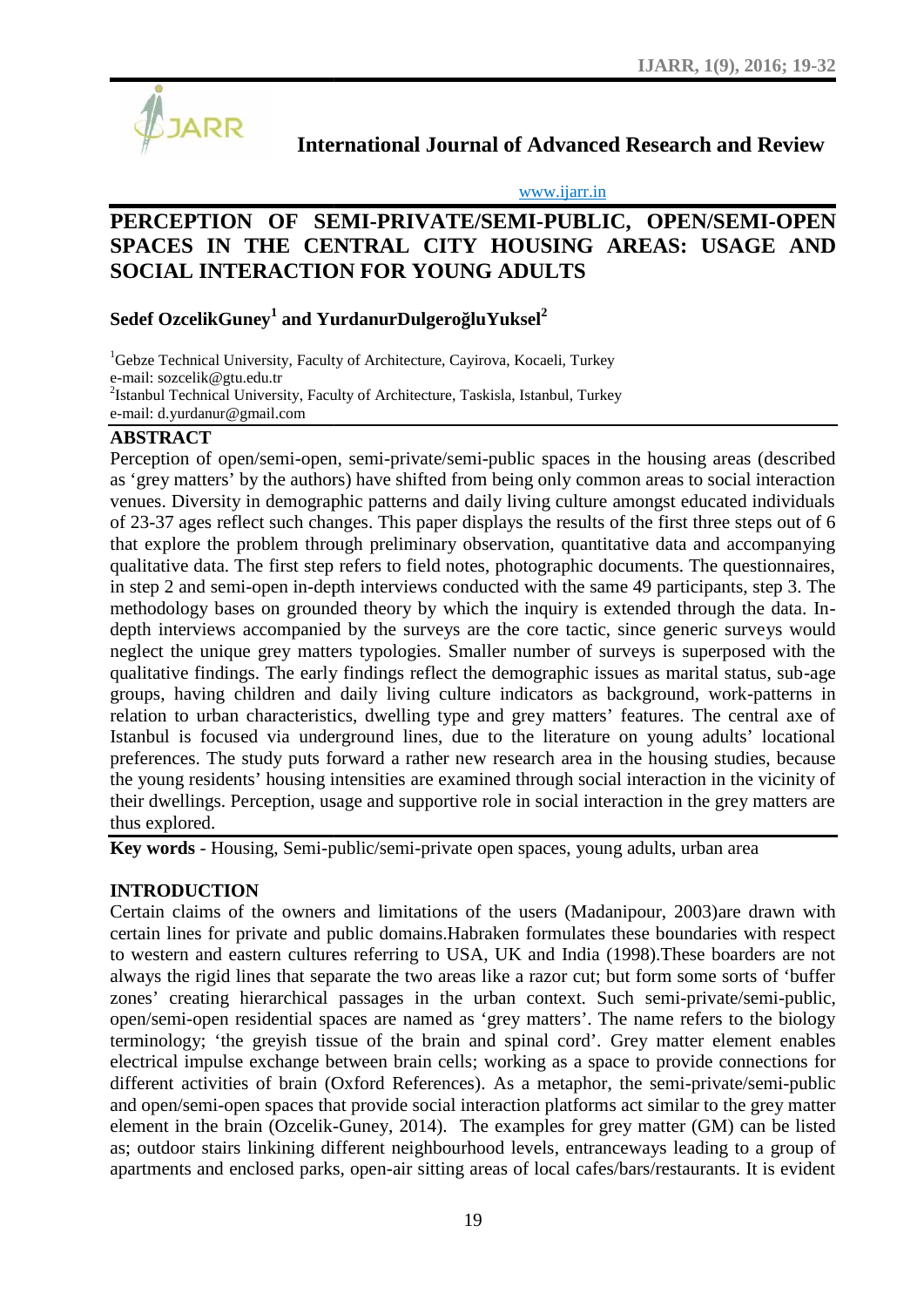that the residents may have a greater sense of identity with places in the secondary territories refers to less exclusive spaces than the private domains; representing a public availability as well as a certain level control(Altman & Chemers, 1984).

The research question is;*Do the demographics, daily living culture and available GM characteristics effect GM perception, usage and support in the social life for young adults?*

Thehierarchical order of private and public domains in the residential areas formulate permeable and semi-permeable articulation. By the book definitions; semi-private and semi-public spaces maintaintwo layers; creating privacy level zones around the dwelling. However; the current urban structure shows that such strict separations of semi-private and semi-public are not detectable. Those two semi-domains denote a total common ground in many cases. So the 'grey matter' realmstates a 'residential social interaction' platform.

Theidea of residential semi-spaces has been studiedunder the terms;territorial depth, secondary territories, soft edges, threshold, in between spaces and collective space (Rapoport, 1969; Altman &Chemers, 1984; Gehl, 1986; Habraken, 1998; Scheerlinck, 2012). Gehl relates this to the 'liveliness' of thetransition area, referring to people being present for longer intervals in the particular area (Gehl, 1986).

Due to the recent education and work trends, young adults prefer to live in the city centres. Istanbul metropolitan area, this tendency is even higher considering heavy traffic and long distances travels. Moreover; in the early stages of adulthood family responsibilities are relatively less, spending time at the city attractionsis more popular. Juggling changing job opportunities and 'localising lives' is the major issue (Knorr-Siedow, 2008).

The GM are mostly perceived as the out-door extensions of the dwellings since most houses in the central axes lack proper open/semi open spaces in the shortest distance. Thus, the young adults use the spaces between the buildings to fulfil their need for open air. Gouldner suggests that the 'new middle class' (1979) prefers some particular GM than the others due to their 'local social status' (Hunter, 1974). The term stands for the individuals in the frame of local social structure such as usages of local facilities, length of residence or home-ownership.

This study explores emphasizes demography, daily living culture of young; as well as theunique physical features of GM. These two parameters; the dweller and the physical setting data are explored with respect to (1) perception, (2) usage and (3) supportive role for social interaction. *Demography* addressesthe age sub-groups within 23-37 (23-27, 28-32, 33-37), gender and marital status of young adults. In the earlier stages of young adulthood, the tendency for GM preference is majorly connected with 'being in the social life'. That is why; crowded and lively GM are preferred. In the further years, the demand for 'peace' takes over. Having children is a major 'game changer' (Stegman, 1969; Jae-Hong et al., 2003; Karsten, 2007) since young adults prefer GM due totheir children's playground. The level of income displays shifts of taste, life style and preferences.

*Daily Living Culture*is a wide topic covering individual preferences, life-style tendencies, and urban life patterns.Thorkildconnects lifestyle phenomenon with the residential choice (2006). The personal background definesperception of GM in the socio-economic status, city or rural origins, and culture;in addition to religious beliefs, conservative behaviours, field of study and work patterns. The understanding of leisure spaces, types of activities and seasonal usage changes are coherent with daily living cultures (Featherstone, 1991).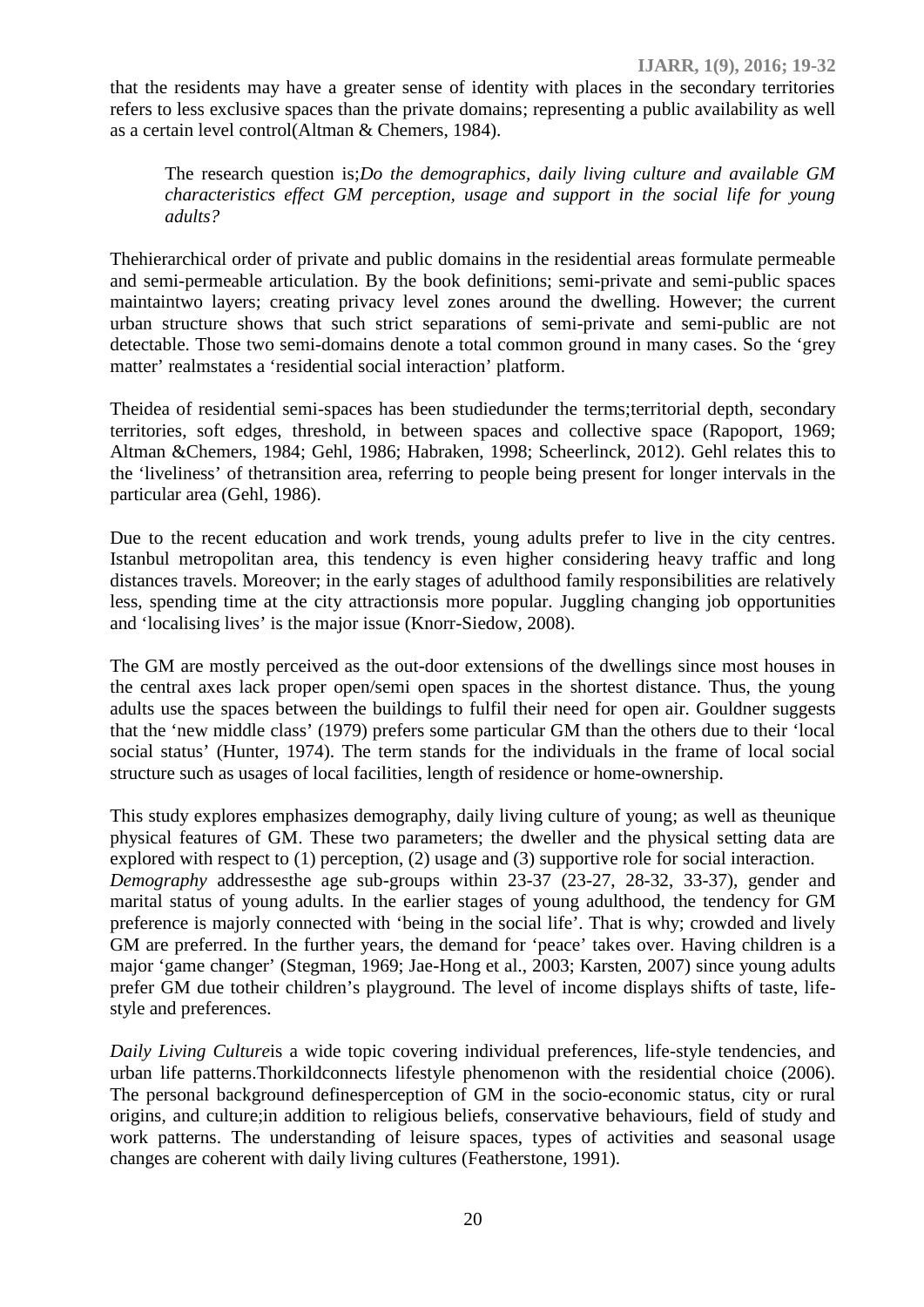Physical features of GM stand for the unique characteristics of the available GM as well as the physical environmental conditions. The specific locations of GM such as placing on the waterfronts, looking at a pleasant view, an accessible position considering the dwelling location can be listed as some specific characteristics. On the other hand, the available equipment, materials, shading, green element, light and temperature are the physical environmental conditions.

The paper displays the analysis of data obtained via quantitative and qualitative research strategies under the grounded theory. Descriptive statistics culminated by questionnaires make reference to the interpretativequalitative findings of 49 in-depth open-ended interviewsare discussed with respect to the literature. Then observations are conducted at the case-study areas. The case-studies are selected regarding the in-depth interviews. The findings are discussed with respect to the literature.

#### **The young adults**

Noting that tastes and choicesrefer to education and class (Bourdieu,1989);place is perceived as a sense of belonging, the information about where an individual lives can be connected to the social identity. Moreover; the presentation of the self may alter for the changing engagements in living (Giddens, 1991).

The new-life-style-group represents young professionals and white-collar-workers with nontraditional living patterns and GM choices. Even though various studies state different categorisations in age for young adults (Knorr-Siedow, 2008; Payne et al., 2002); the average age for completing undergraduate studies, average recruitment age, marriage and other life engagements frame the ages between 23-37 in Turkey. Often an 'individual grown-up life' after graduating from university and 'young-adulthood' continues until the age of 37. After this phase; sub-urban living, low-density house preferences, long distance travel to city centre is traded off with larger dwellings, school opportunities and housing quality (Stegman, 1969, Brown, 1975; Kim, 2006).

#### **APPROACH AND METHODOLOGY**

The research bases on the grounded theory approach (Strauss & Glaser, 1967) in order to provide new insights where the social reality is difficult to be defined with present theories. Due to the specifics of the field; the perception, usage and social interaction characteristics of GM are deduced regarding the data obtained. Under this approach; qualitative and quantitative tactics are combined. The method creates abstraction of the collected data not to test it; but to build a new theory offering a very flexible period of research (Strauss & Corbin, 1990). The research design consists of three main steps:

**Step 1:** Survey -Questionnaires conducted with 49 participants and descriptive statistics analysis are studied.

**Step 2:** Survey **-** In-depth interviews conducted in the open-ended, semi-structures.

**Step 3:** Observation - Via short telephone conversations, the most prominent GM for the subjects obtained.

The duration of every questionnairewas around15 minutes, and the interviews were 45 to 90 minutes. The subjects are telephoned beforehand in order to complete interview information forms to obtain frequently used GM (Step 1). The notion of GM is studiedwith respect to the impressions and daily life cultures by the help of the in-depth interviews. The interviews and questionnaires are subjected to the same sample considering theunique features of each GM.

In research step 3 particular case-studies are selected considering the variety in GM typologies. Five case-studies are focused in 4 particular districts on the underground routes mentioned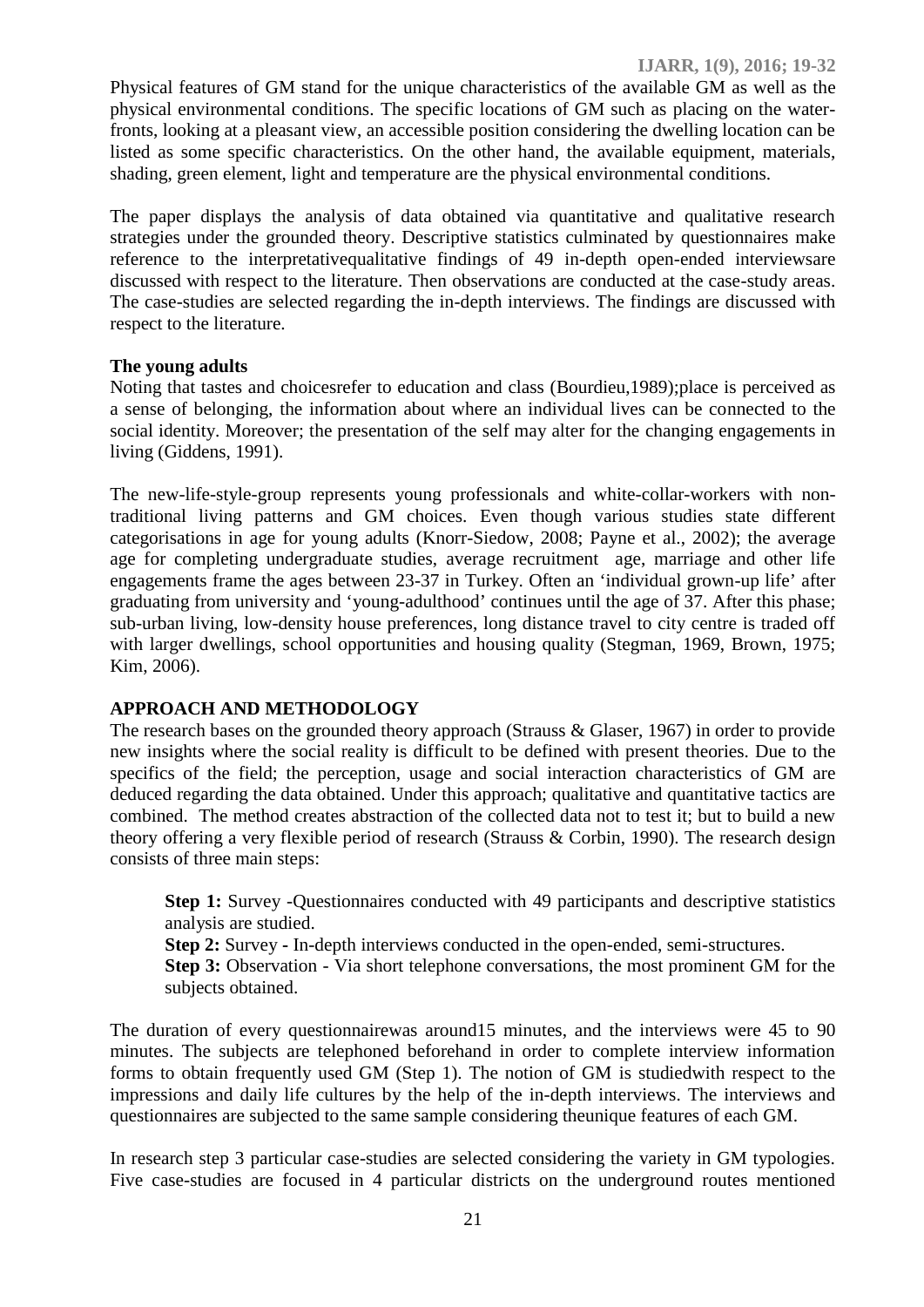below. A total of 4 sessions are conducted at each case-study GM in order to make records on weekday-weekend and morning, noon, evening usages. Field notes are taken in addition to the mappings based on the activities observed (Table 1). The durations of the sessions were around 50 minutes. Mild weather conditions are crucial for the observance sessions; they are completed between 17-26 degrees, sunny or partly cloudy conditions.



**Table 1. The interrelations among GM parameters**

## **Research Sample**

Istanbul is the largest city in Turkey bearing busy ports; in addition to the finance and trading activities. This structure creates many reputable higher education institutions. The city draws the young adults. The main transportation routes on the European side of the city has developed beginning with the financial centre - Maslakon the Northern side, to Be ikta, i li,Beyo ludistricts in the South. As the underground line has new popular residential quarters; some others have lost their importance (Oztel-Agsakalli& Zeren-Gulersoy, 2015; Yardım&Hacihasanoglu; 2015) Fig. 1.



**Figure 1. The underground route used for the sampling, Source: Google Maps**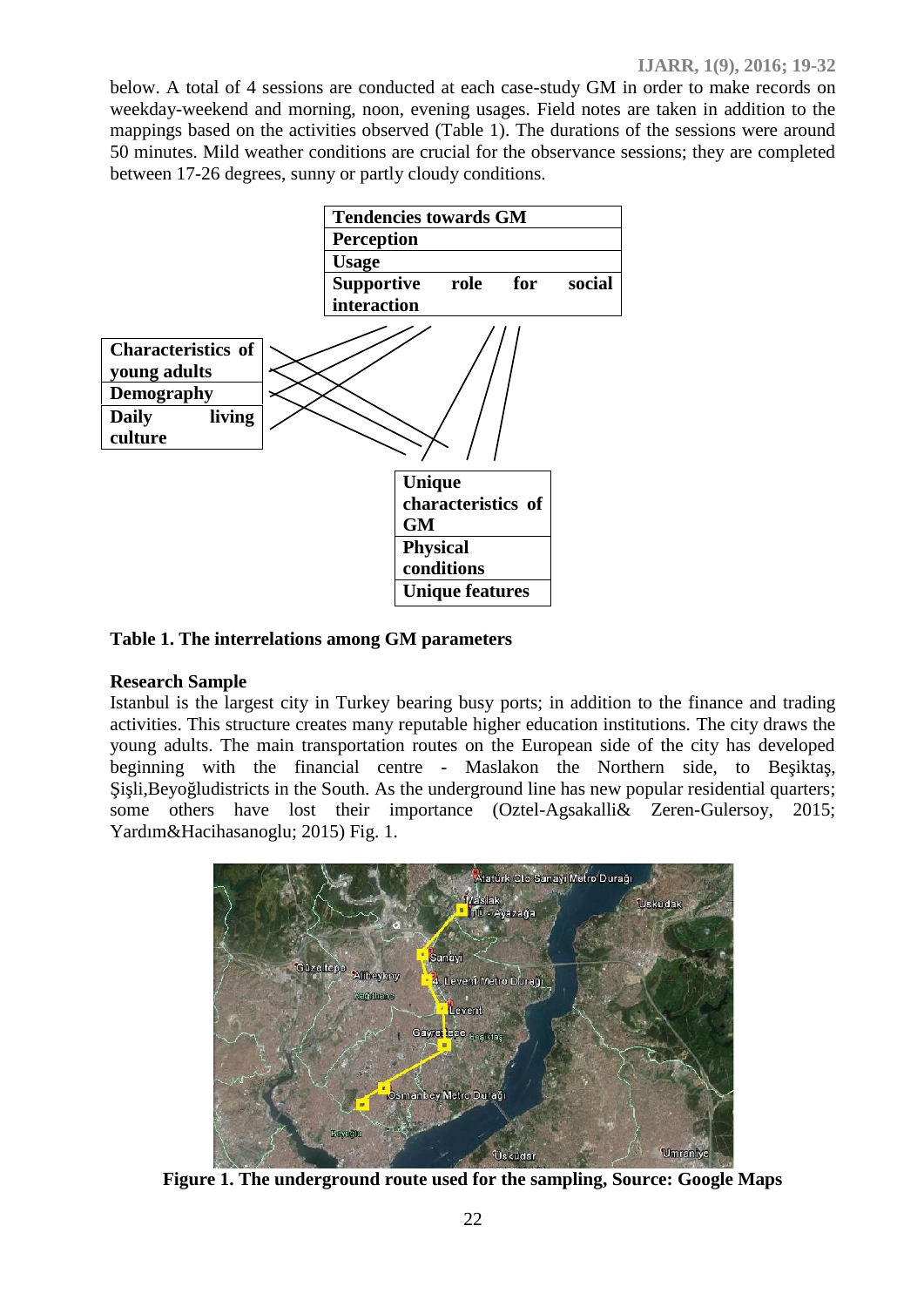Due to the recent residential trends in the city, a filtration by the help of layers is applied: (1) Age (2) Location (3) Education. Layeredrandom sampling is made in order to achieve data that had not been foreseen during research design.

A total of 49 young adults are subjected to research steps 1, 2 and 3. Four main districts are selected: Beyo lu, i li, Be ikta, Sarıyer. The addresses of the sample were obtained from various networks; referring to diverse GM types. 13-14 subjects participated from every district in order to balance the dispersion (Table 2).

| <b>CASE-STUDY</b><br><b>DISTRICTS</b> | <b>BEYOGLU</b>                                                                                               | <b>SISLI</b>                 | <b>BESIKTAS</b>                                                                                                     | <b>SARIYER</b>              |
|---------------------------------------|--------------------------------------------------------------------------------------------------------------|------------------------------|---------------------------------------------------------------------------------------------------------------------|-----------------------------|
|                                       | <b>CIHANGIR</b>                                                                                              | <b>TESVIKIYE</b>             | <b>YILDIZ</b>                                                                                                       |                             |
| <b>QUARTERS</b>                       | <b>FIRUZAGA</b>                                                                                              | FER KÖY<br><b>INNER PARK</b> | <b>MECIDIYE</b>                                                                                                     | <b>MASLAK</b><br>PASSAGEWAY |
|                                       | <b>GUMUSSUYU</b>                                                                                             | <b>OSMANBEY</b>              |                                                                                                                     |                             |
|                                       | <b>BEREKETZADE</b><br>(GALATA)<br><b>COURTYARD</b><br>Küçük<br><b>Hendek</b><br><b>Caddesi</b>               | <b>BOZKURT</b>               | <b>S NANPASA</b><br>SEMI-<br><b>PUBLIC</b><br><b>SPACE</b><br><b>MISIRLIBA</b><br><b>HCE PARKI</b>                  |                             |
|                                       | <b>OMERAVNI</b><br>(FINDIKLI,<br>SETÜSTÜ)<br><b>PUBLIC</b><br>SEMI-<br><b>SPACE</b><br><b>Findikli Parki</b> |                              | <b>TURKALI</b><br><b>MURADIYE</b><br><b>VISNEZADE</b><br><b>DIKILITAS</b><br><b>BALMUMC</b><br>U<br><b>ABBASAGA</b> |                             |

**Table 2. The districts and quarters within for the sample**

## **FINDINGS**

The descriptive analysis of the sample displays that the early stage 23-27 of age constitutes one third, and the oldest sample is represented with nearly 45%. Gender dispersion is 41 % male and 59 % female. The levels of education amongst the subjects are almost 82 % with a Bachelor, 12 % with Masters and 6 % with PhD degrees. Almost the entire sample completed their studies (98 %) and is continuing their professional lives. A majority holds the degrees of administration and economics; in addition to communications, teaching, architecture.Various fields of engineering, social sciences, law; also, arts related professions, such as photography are also present. A majority consists of single individuals (57 %); more than one third is married. The majority lives with a spouse and children, same ratio of living with parents is significant in the early stages of young-adulthood. Single living pattern is also prominent with a quarter of entire sample. Income level of the sample displays a majority earning around 1000-1500 euros per month, more than one third earns less and the highest income-level group is approximately one tenth.

#### **DEMOGRAPHY**

The main components of the demographic data are as follows:

• Age sub-group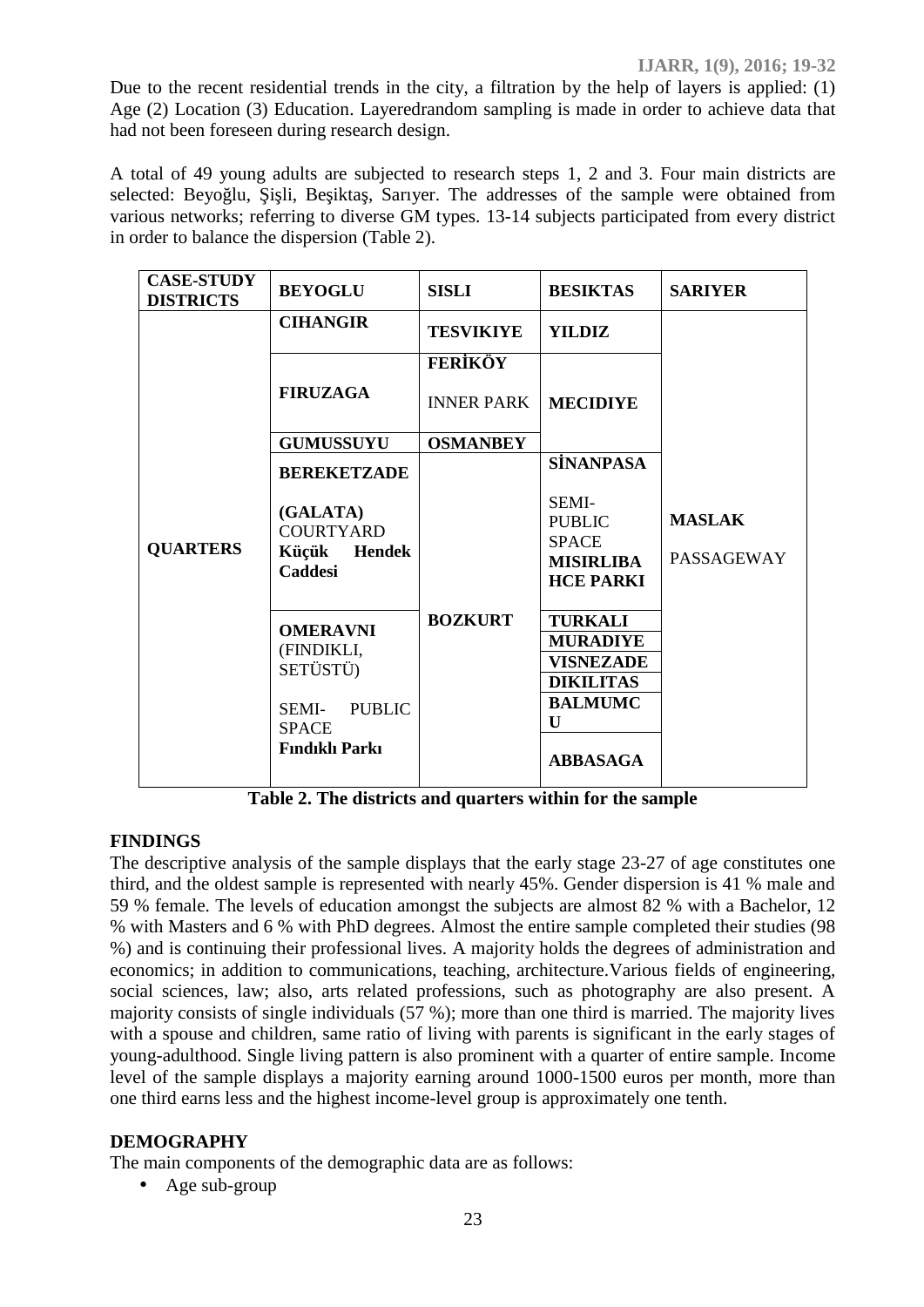- Gender
- Work-education status
- Profession/occupation
- Marital status
- Having children
- House sharing pattern
- Income level

The early stages of young adulthood display a higher tendency to prefer more-crowded and popular GM such as cafes and pubs:

"Usually the space (GM) is very crowded, so there is a very lively environment. It is a very nice place to chat. I would define it somewhat 'alive', the energy is appealing to me. That's why (I spend time there), I suppose." (Participant19)

Even though a direct link has not been detected between GM formation and gender, a vast majority of the female participants are with children, spending time on the play-grounds. On the other hand, a minority of women with children tend to spend a 'personal/private time' without their children at GM such as benches or small open-air terrace-like circulation spaces.

Married participants state that they mostly spend time on benches at regular spot, small common green spaces to 'take some air' in short intervals. However, single young adults prefer cafes/pubs/restaurants; unless they have "nothing better to do". They perceive these spaces as an extension to their living rooms:

"I see it (as a part of home), (I sit there) until the evening all through the day, and I return home and go to bed, that's all." (P02)

The high-income levels address expensive preferences of unconstructed GM are common for this segment of the sample.

## **DAILY LIVING CULTURE**

Daily living culture is a very broad area with various componentslisted as:

- Work/Life preferences
- Socialisation tendencies
- Residence preferences
- Tendencies of interaction in the neighbourhood
- Tendencies for spending time in the GM

Moreover; the life-style tendencies indicate certain group memberships or coherences (Heijs et al., 2009) at trendy neighbourhoods: Galata, Cihangir or Maslak. For instance Cihangir constitute of membership bonds (Oztel-Agsakalli& Zeren-Gulersoy, 2015).

Despite non-smokers majority in the sample (60 %), the findings point out preferences towards smoking. Moreover, coffee/tea consumption was not taken as a subject matter in the questionnaires; nevertheless it shows a strong impact on GM preferences:

"As I said, I like drinking coffee very much. And most of my friends smoke, when I go there with them; it is appealing to me as well as to them since there is open space for smoking. That's why I prefer there." (P19)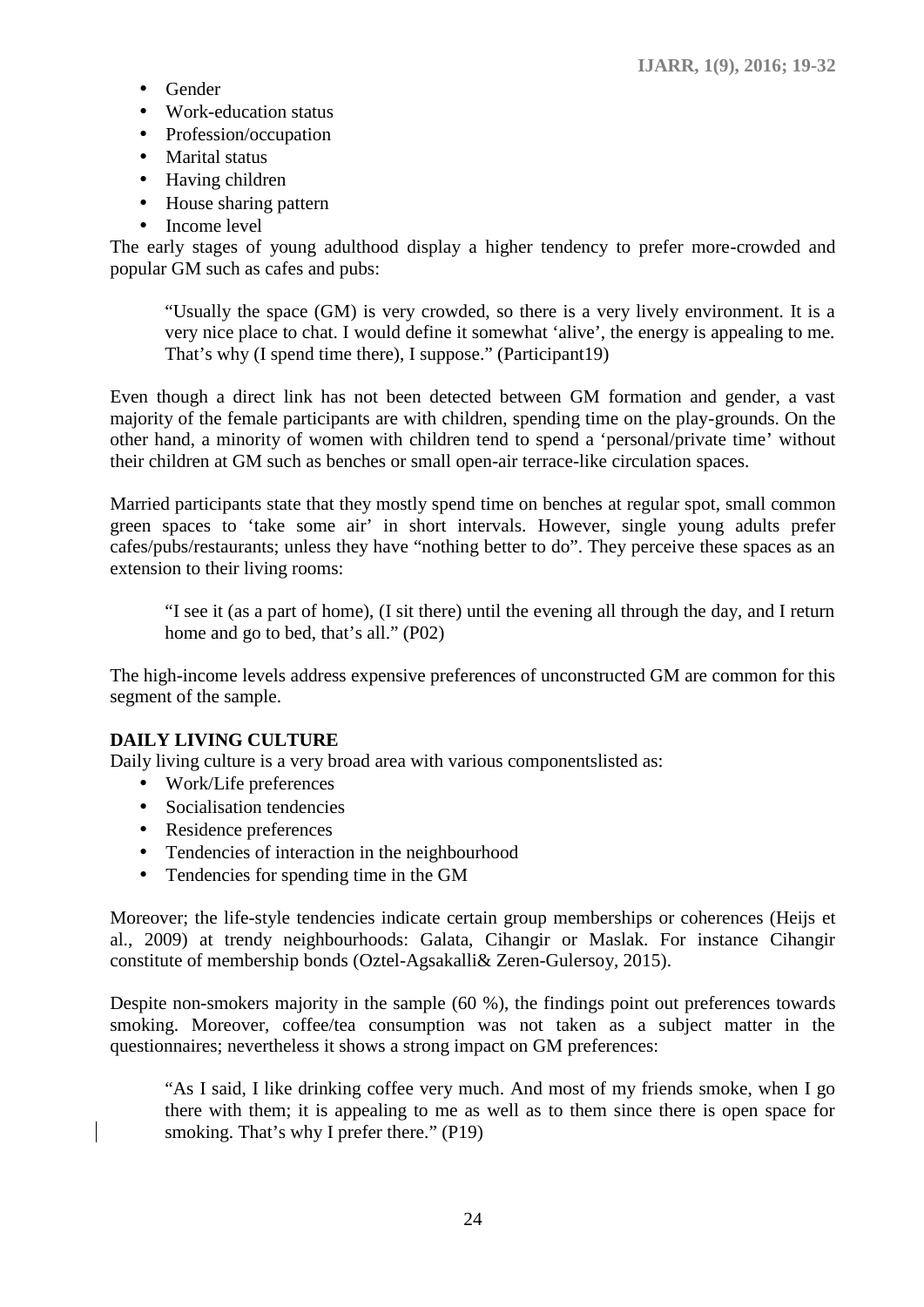The habits of the adolescencedraw GM preferences. One subject addresses the place he grew up and links his unconstructed GM usage on the Bosphorus sea-fronts close to Cihangir-Galata neighbourhood:

"(My family background is relevant to GM preference) because I was born and raised in another sea-front district, Uskudar. I am accustomed to the sea-side. Very accustomed to the Bosphorus. I had been going to the university by travelling across Bosphorus for years. It is impossible for me to live somewhere without Bosphorus. …" (P14)

Social interaction in the residential area is related to the daily living patterns of the dwellers as well as the individual living culture. The majority of the sample perceives the frequently used GM as a part of their private living area, an extension to their house or the open-air living room. It is not necessarily interaction with the neighbourhood, but with the friends/family living in the walking distance (Cuba &Hummon, 1993):

"I see (GM as an extension to my house) … Because every time I wake up, I see it. I work across to it." (P25)

Even though the residential preferences are not directly connected to the GM interaction potentials, residents experience strong ties with the community and possibilities to spend time in the residential area:

"Actually I chose (my house) because of its location. … (the cultural/social possibilities) did not effect, I discovered after moving to here." (K06)

#### **PHYSICAL FEATURES**

Very large spaces are not preferred as GM:

"… The space (GM) is already large enough for me and my friend to sit together with other people around. Very beneficial socially." (P23)

The physical features reflect usage motivations. So accessibility or a few trees providing shades constitute simple reasons for preference of a particular GM:

"(The reason for me to prefer this GM) is its location under the trees; being within the trees in the city centre, gives me the feeling of being in the nature. Moreover it is on my way home. Very close." (P47)

On the other hand, the GM selections are connected with a unique characteristic such as the sea view, sea-front position. Some districts and quarters content unique and 'nice' neighbourhoods with 'indefinite ingredients' (Heijs et al., 2009):

"... in terms of socio-cultural layer ... I do not consider the open-air space as Findikli (a small park with a few very moderate kiosks serving tea/coffee with chairs and tables) ... rather as a part of Cihangir because it is very close. ... I percieve them as a whole quarter together. Until Karakoy, the similar character is maintained, because it is in the walking distance. This is also important, very rare in Istanbul, one of the quarters that you can join social life by walking...also more residential."

The dense urban morphology is a major problem. Most gardens are turned either into parking lots, rented by commercial uses or closed by private users. The sidewalks are very narrow. So it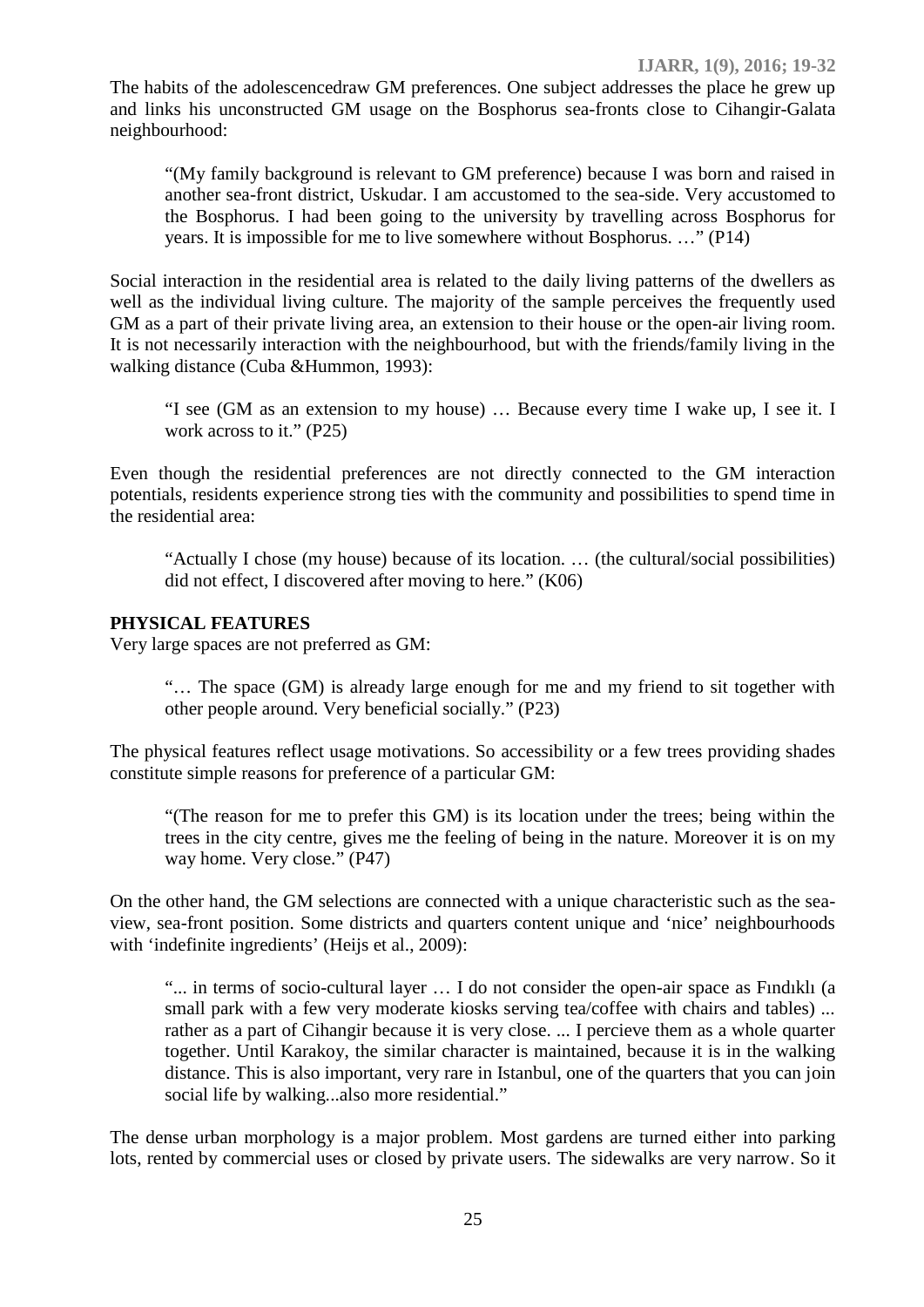is very difficult to find a hierarchy in public/private usage; that the sidewalk becomes a new type of semi-public domain.

#### **CASE-STUDIES**

The types of activities are crucial suggesting the term 'at-homeness' due to existance, affiliations and locus (Cuba &Hummon,1993). Thus, the social attachment via activities is evident. Due to the rather mild climate conditions in Istanbul, the GM formation category is not directly related. The usage continues for all four seasons except for extreme weather conditions. The five particular behaviour maps reflect types of activities and potentials for social interactions reflecting the diverse GM types (Table 3).

| <b>Preferred GM type</b> | $\frac{0}{0}$ |  |
|--------------------------|---------------|--|
| Café                     | 34.7          |  |
| Park                     | 26.5          |  |
| Café/park                | 18.4          |  |
| Courtyard/garden         | 10.2          |  |
| Terrace/porch            | 8.2           |  |
| Sidewalks                | 2.0           |  |
| <b>Total</b>             | 100           |  |

**Table 3.The dispersion of preferred GM typologies within the sample.**

Passage  $\frac{1}{1}$ Sitting Spending time with children Reading/working Speaking on the phone Eating-drinking Smoking Social interaction Dog-walking Exercise

## **Figure 2. Behavioural mapping legend**



**Figure 3. Park Findikli, behavioural mapping**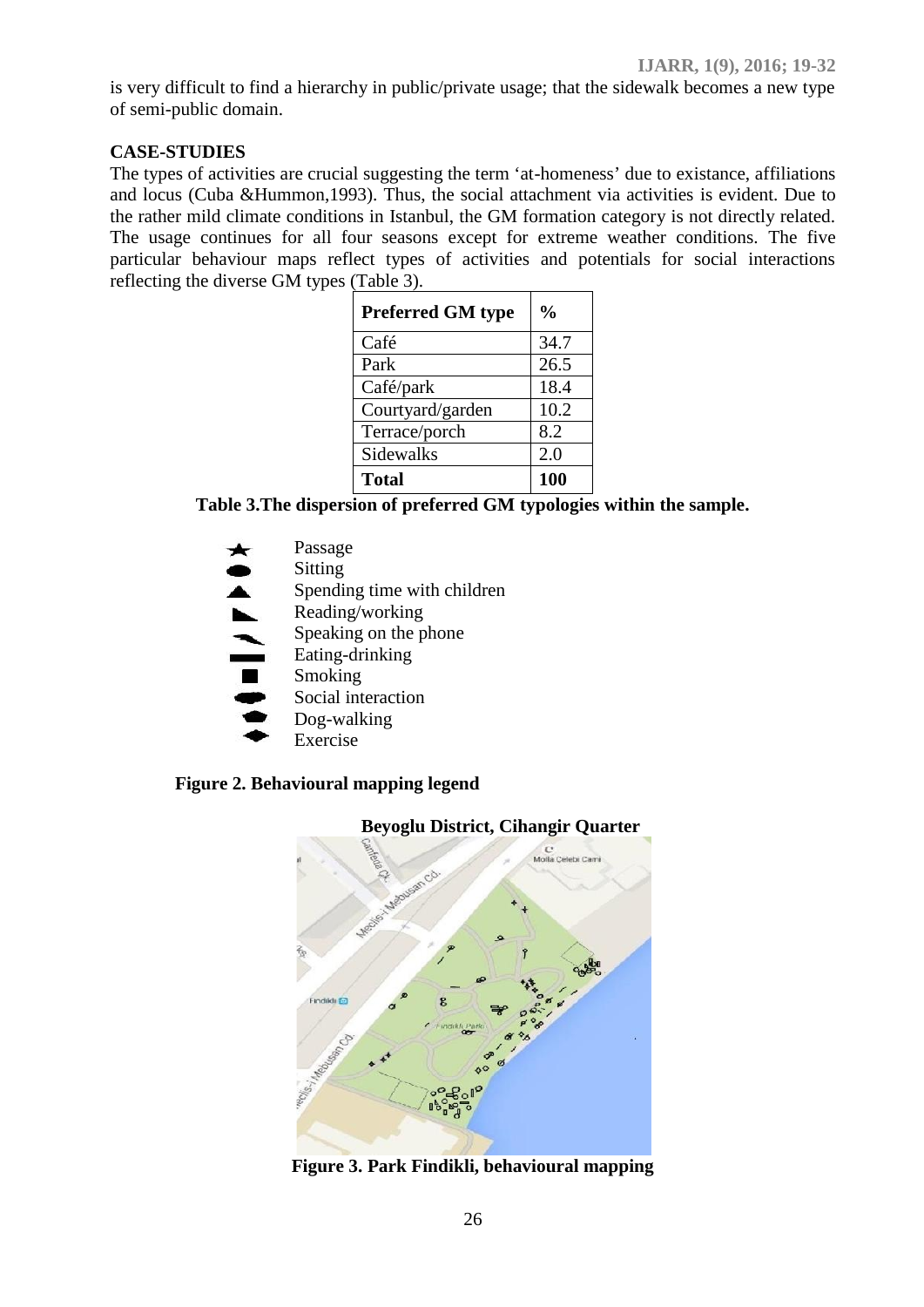Park Findikli-Cafe, Public Space / Session number 4

May, 2016, weekday

13.45 / noon – session duration of 40 min

18 Degrees, partly cloudy, windy

The venue reflects a semi-public character in a dense housing area. The fourth session out of a total four sessions displays a local usage compared to weekend and evening sessions. Lunch breaks, coffee and tea consumption is relatively higher. Young adults are also observed sitting on the benches and eating the food they had brought. The majority consists of young people who reach to GM on foot. No child is observed on the play-ground. The parents spend mostly their weekends at the GM with their children. Moreover, weekday afternoon is also time for children to be at school. The seating designed not on the bench but at stools scattered on the waterfront reflects the findings of Sommer (1969). The clothes and items that young adults own reflect a certain life-style associated with civic intellectuality (Fig. 3).



## **Beyoglu District, Galata Quarter**

**Figure 4.Salti Passage, behavioural mapping**

SALTI Passage, Inner courtyard May, 2016, weekend 14.35 / noon – session duration of 40 min 28 Degrees, sunny, warm

Second session out of 4 sessions is displayed on the map. The fencing around the green area may have reduced the possibilities for level ground activities. Strangers are not welcome in the territory. An introvert attitude is observed for new faces. Most windows are left open and indoors/outdoors life reflects a certain level of connection. Silence in the courtyard is noticeable. Most interaction continues between the windows between the tenants. However; the level ground is not effectively used. The locked gates restrict uninvited entry and create a semi-private character (Fig. 4).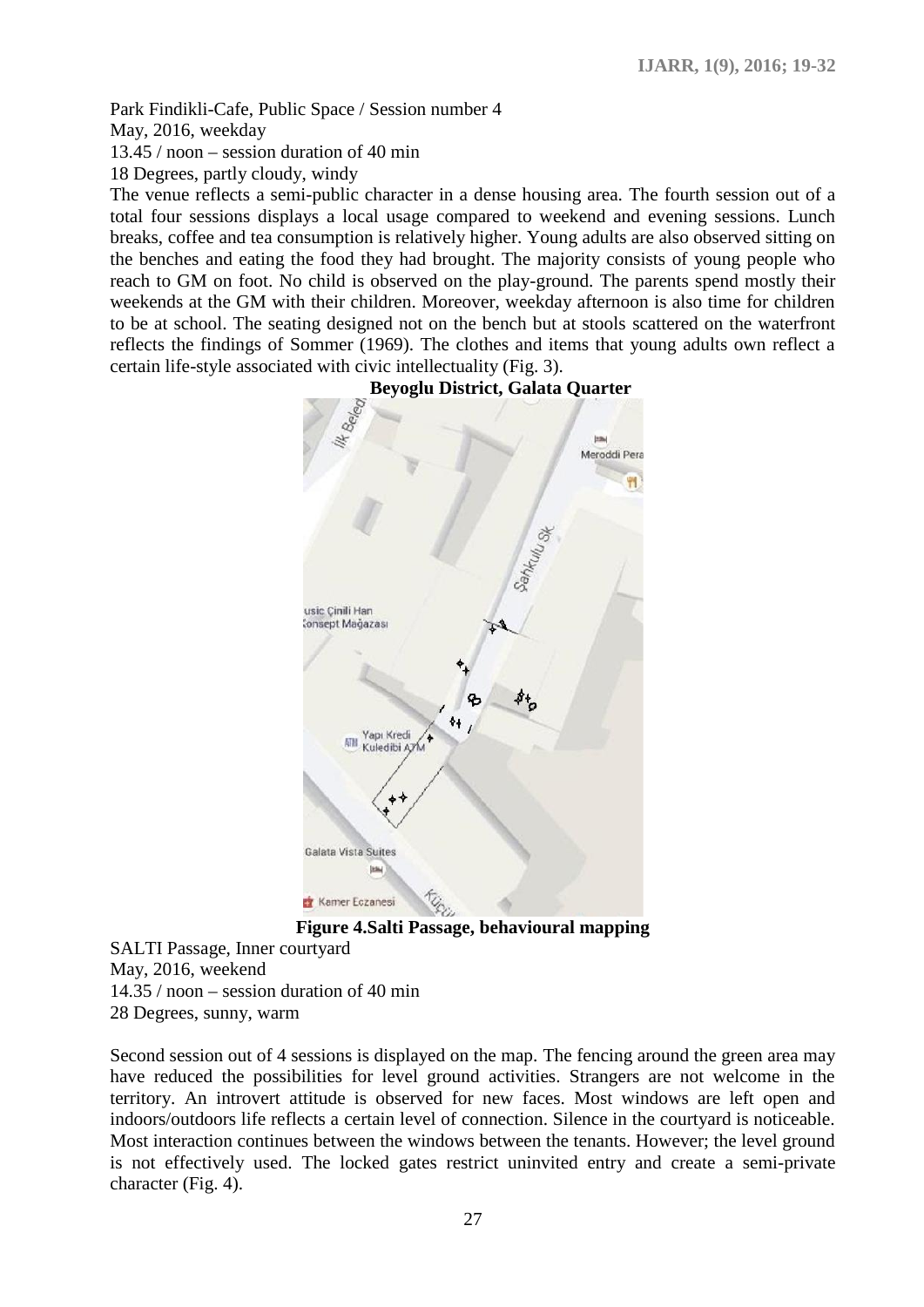## **Sisli District, Ferikoy Quarter**



**Figure 5. A small green area in Ferikoy, behavioural mapping**

A small common garden with a play-ground May, 2016, weekend 14.00 / noon – session duration of 55 min 23 Degrees, sunny, warm

The findings display the observance session number 3 out of four. This space is a small green area between the dense street texture and the apartment blocks. It has a semi-private character with locked gates both at play-ground and the sitting area with a table and 8 chairs. A very narrow alley provides passage to the apartment blocks. Riding bikes, sitting at the entrances of the buildings are observed. The majority of social interaction takes place on the playground among parents. Not only women; but man flexible working hours also chat, drink beverages and play with their children. At the other end of the garden the table and chairs are used by a smaller group without children. Long duration of sitting, bringing coffee and tea are observed (Fig. 5).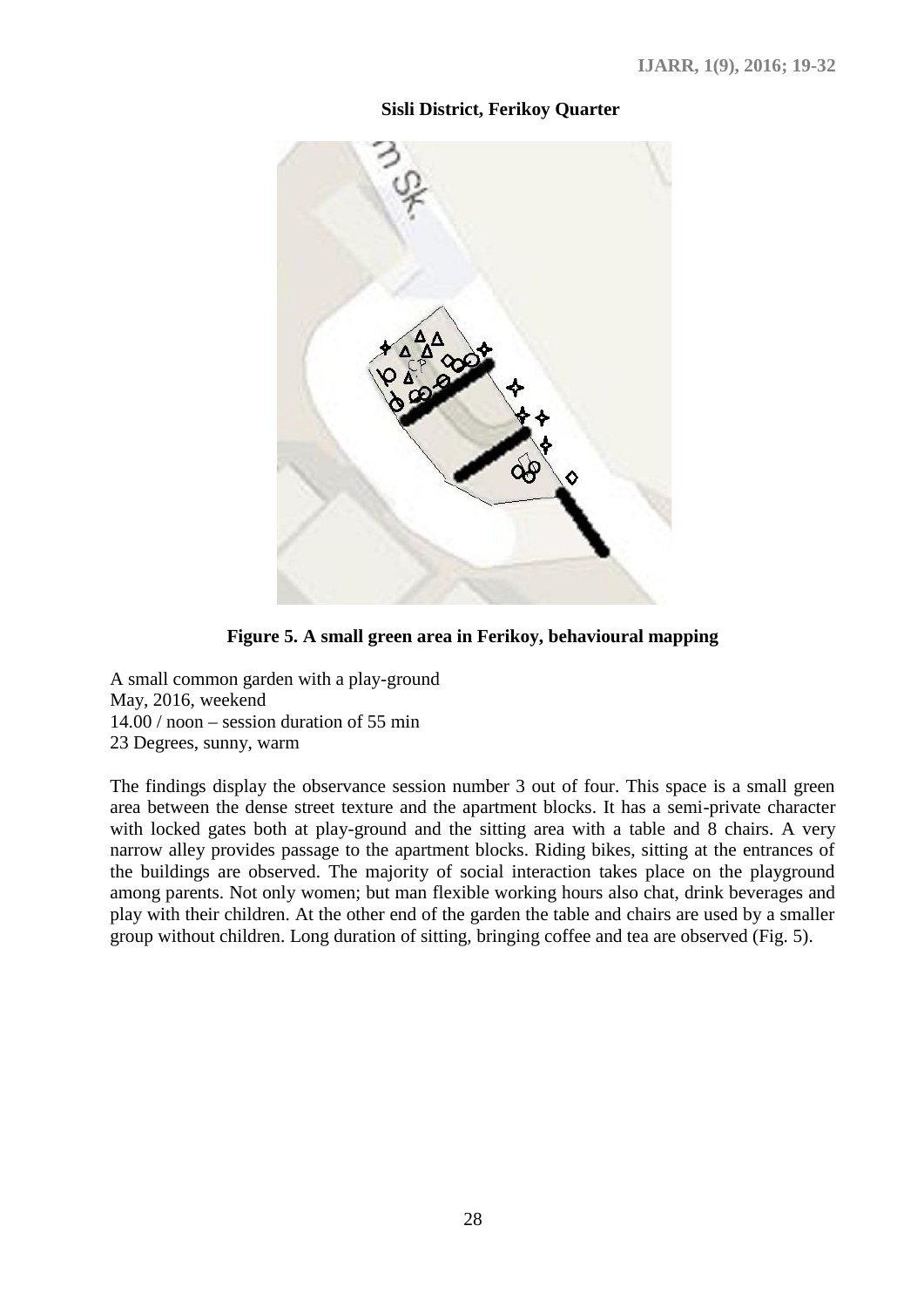#### **Besiktas District, Sinanpasa Quarter**



**Figure 6. A courtyard in Besiktas, behavioural mapping**

Park Misirlibahce, a wide courtyard with a play-ground and a road with light traffic May, 2016, weekend 14.30 / noon – session duration of 50 min 25 Degrees, cloudy, warm

This particular GM characterises smaller version of an urban park that works as a semi-public garden for the tenants. The morphology of the districts represents attached apartment buildings with 5 meters wide facades and no gardens. The entrances face the courtyard. In the last session of a series of 4 sessions conducted at the GM, the weekly local bazaar is detected around the corner, on the street. The frequency of usage was much higher accordingly. Young adults are observed to sit at the courtyard, greeting familiar faces besides each other on the benches after weekly grocery shopping and chatting. Female young adults were prominent. It can be deduced that friendship and being neighbours have been blended among the users of this GM (Fig. 6).

#### **Sariyer District, Maslak Quarter**



**Figure 7. A courtyard in Gazeteciler Housing Blocks, behavioural mapping**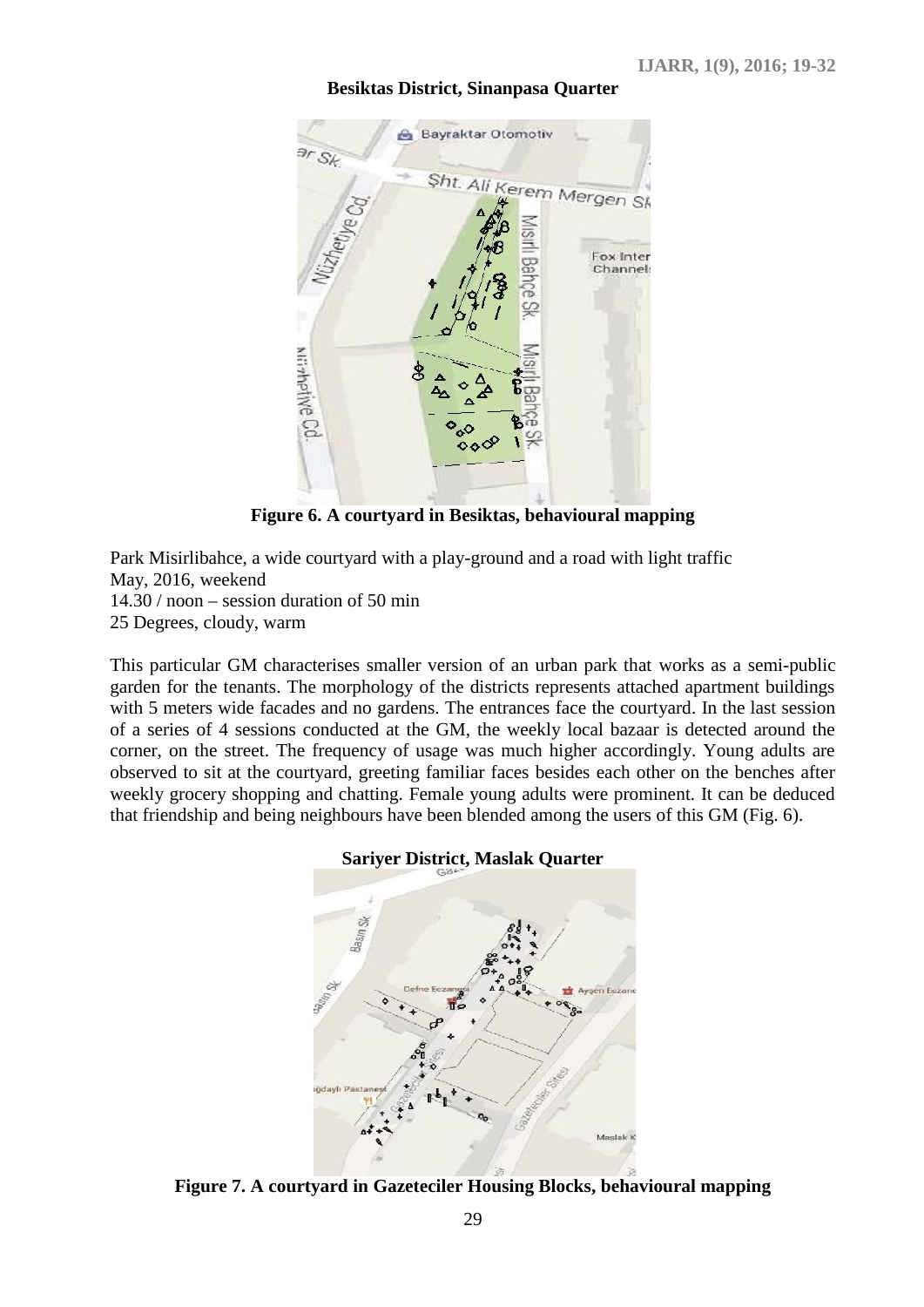Gazeteciler Housing Blocks courtyard with shops May, 2016, weekend 10.30 / morning – session duration of 45 min 21 Degrees, sunny, warm

This behavioural mapping formulates the first session of a total four observances in series. This particular GM is a semi-private space initially designed to fulfil basic needs of the tenants. Nevertheless the shops are visited by attached neighbourhoods since the number of shops available is limited. The main motivation for usage is daily grocery shopping, a small canteen selling breakfast, home-cooked lunch and pastries. Moreover there are three pharmacies that draw most individuals. Having breakfast is observed for young adults at the canteen very frequently. The green spaces are restricted by bushes thus the circulation takes place on the hard ground. A few tables scattered on the passageway serve very effectively. Short conversations, greeting and chatting are very distinct activities besides eating, speaking on the phone, cycling and smoking (Fig. 7).

## **CONCLUSION**

In terms of *demographical aspects,* sub-age groups have impact on types of activities and weekly usage. Parenting is prominent in the lateyoung adultsdue to child-care and playground usages. The house sharing patterns refer to variations in GM perceptions; single dwellers mostly perceive GM as a tool for social interaction. On the other hand;young adults sharing apartments use GM for 'taking some fresh air', dog walking or meeting.In terms of*Daily living culture* the family background, the profession and work patterns divert the GM preferences. Moreover life style tendencies such as being prone to popular activities, eating/drinking/entertainment behaviours modify the GM interactions.

It is evident that public spaces are lacking in Istanbul. On the other hand, outdoor activities and residential social interaction area are still demanded. However; traditional neighbourhood patterns are diminishing. Physical features reflect unique characters that draw young adults to those particular GM.The sea-view, sea-fronts very close to districts and steep topography creating long open-air vertical circulation can be taken as GM for young adults.

Moreover, GM addresses changing activity patterns. The case studies reflect the motivations for usage lead to social interactions with respect to daily living cultures.

#### **REFERENCES**

Blokland T. & van Eijk G., (2010), Do People Who Like Diversity Practice Diversity in Neighbourhood Life? Neighbourhood Use and the Social Networks of 'Diversity Seekers' in a Mixed Neighbourhood in the Netherlands, Journal of Ethnic and Migration Studies, 36(2): 313- 332

Bourdieu P., (1989), Social space and symbolic power, Sociological Theory, 7(1): 14-25

Brown H. J., (1975), Changes in workplace and residential locations, Journal of American Institute of Planners, 41(1): 32-39

Carr S., Francis M., Rivlin L. & Stone A., (1992), Public Space, New York, Cambridge University Press

Charmaz K., (1983), The grounded theory method: an explication and interpretation, Contemporary Field Research, Little, Brown & Co., Boston: 109-126

Cuba L. &Hummon D. M., (1993), A place to call home: Identification with dwelling, community, and region, The Sociological Quarterly, Midwest Sociological Society, Blackwell Publishing, 34(1): 111-131

Francis M., (2011), Mixed life places, Companion to Urban Design (Ed. Tridib Banerjee & Anastasia Loukaitou-Sideris), Chapter 33: 432-445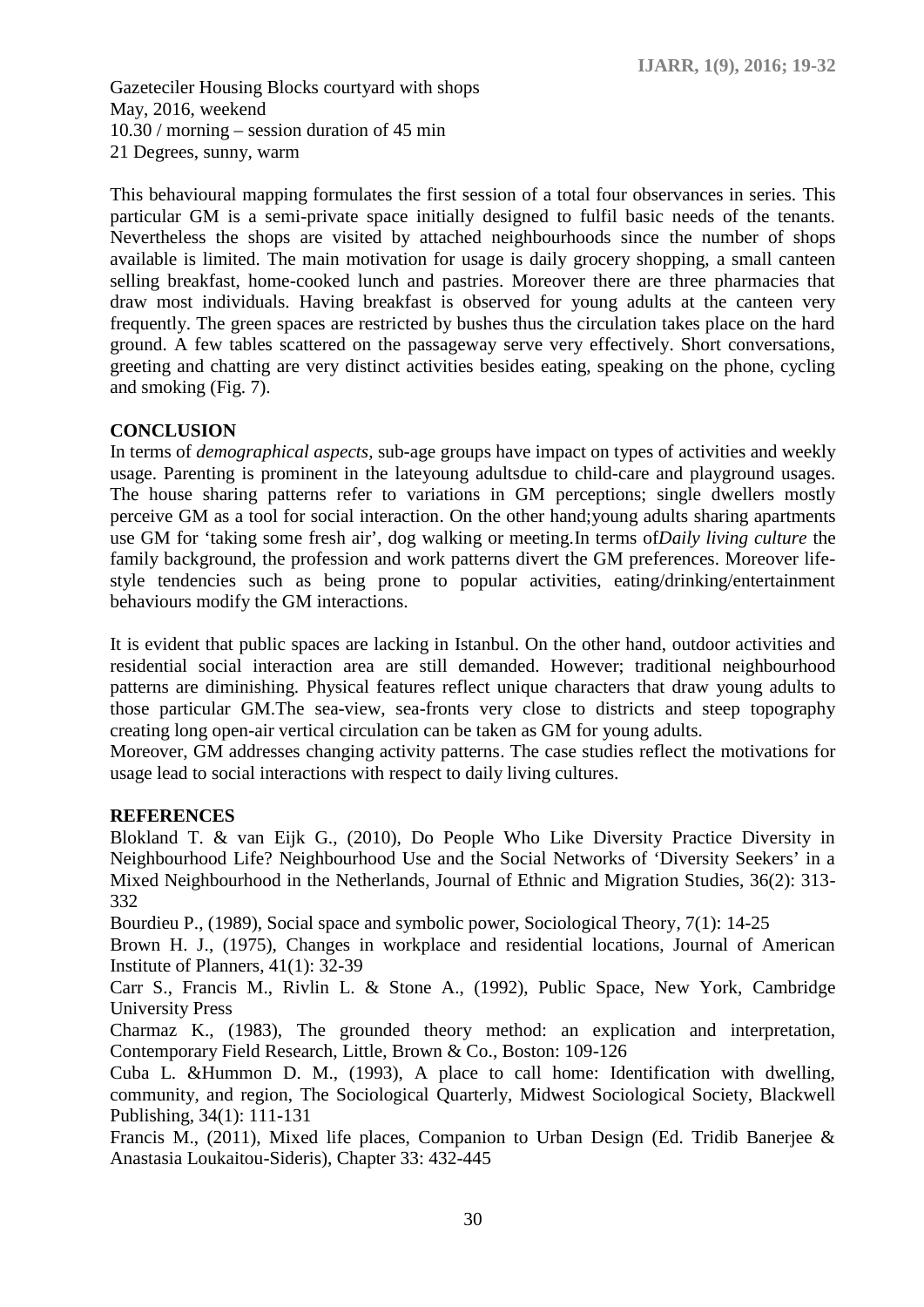Gans H. J., (1961), The balanced community: homogeneity or heterogeneity in residential areas, Journal of the American Institute of Planners, 27(3): 176-184

Gehl J., (1986), "Soft edges" in residential streets, Scandinavian Housing and Planning Research, 3:2, 89-102

Gehl J., (1987), The Life between Buildings, Van Nostrand Reinhold, New York

Genço lu A. Y., (2014), Birkavramvekuramüretmestratejisiolaraktemellendirilmi kuram, TarihOkuluDergisi (TOD), 7(17): 681-700

Giddens A., (1991), 'Living in the World': Dilemmas of the Self, Modernity and Self-Identity: Self and Society in the Late Modern Age, Stanford, CA: Stanford University Press: 187-201

Glaser B. & Strauss A., (1967), The Discovery of Grounded Theory, Aldine, Chicago

Gouldner A., (1979), The Future of the Intellectual and the Rise of the New Class, Macmillan, London & New York

Habraken N. J., (1998), The Structure of the Ordinary, Form and Control in the Built Environment (Ed. J. Teicher), MIT Press, New York

Heijs W., Carton M., Smeets J. & Van Gemert A., (2009), The labyrinth of life-styles, Journal of Housing and the Built Environment, 24(3): 347-356

Hummon D. M., (1990), Commonplaces: Community Ideology and Identity in American Culture, State University of New York Press, Albany

Hunter A., (1974), Symbolic Communities: The Persistance and Change of Chicago's Local Communities, University of Chicago Press, Chicago

Jencks C., (1993), Heteropolis: Los Angeles, the Riots and the Strange Beauty of Heteroarchitecture, Academy Editions, London

Joseph M. L., Chaskin R. J., Webber H. S., (2007) The theoretical basis for addressing poverty through mixed-income development, Urban Affairs Review, 42(3): 369–409

Karsten L., (2007), Housing as a way of life: towards an understanding of middle-class families' preference for an urban residential location, Housing Studies, 22(1): 83-97

Kim J. H., (2006), Amenity valuing differentiation in residential location choice among income groups: a stated preference approach, International Journal of Urban Sciences, 10(1): 41-57

Kleinhans R., (2004), Social implications of housing diversification in urban renewal: a review of recent literature, Journal of Housing and Built Environment, 19: 367–390

Knorr-Siedow T., (2008), Towards new forms of social housing in Germany, Urban Research & Practice, 1(3): 319-323

Lefebvre H., (1968), Birara tırmanınvebazıbulgularıntakdimi, Modern DünyadaGündelik Hayat, Metis, Istanbul: 7-82

Levy S. & Church S., (2012), Opening doors and sitting on floors: Public events in private spaces: the (re)-appropriation of space through grassroots events in Halifax, the Journal for Undergraduate Ethnography, 2(1):1-8

Livesey G. (2007), Deleuze, Whitehead, the event, and the contemporary city, paper presented at the conference 'Event & Decision', Claremont Graduate University

Lopes M., Cruz S. &Pinho P., (2012), The changing publicness of urban spaces, in EURAU 2012 – Public Space and the Contemporary City, 12-15 September, Porto, Portugal, pp 10-20

Madanipour A., (2003), Public and Private Spaces of the City, New York, Routledge

Montgomery J., (1998), Making a city: urbanity, vitality and urban design, Journal of Urban Design, 3(1): 93-116

OzcelikGuney S., (2014), Grey matters: the boundaries of open spaces in the housing settlements, ENHR Conference Edinburgh July 1-4, New Researchers'' Colloquium, UK

Oztel-Agsakalli O. & Zeren-Gulersoy N., (2015), Changes of urban structure in the Cihangir neighbourhood: Some proposals for re-designing the area, ITU A|Z Journal, (12)1: 83-105

Pagliara F. Preston J., & Jae-Hong K., (2003), An analysis of residential location choice behaviour in Oxfordshire, UK: a combined stated preference approach, International Review of Public Administration, 8(1): 103-114